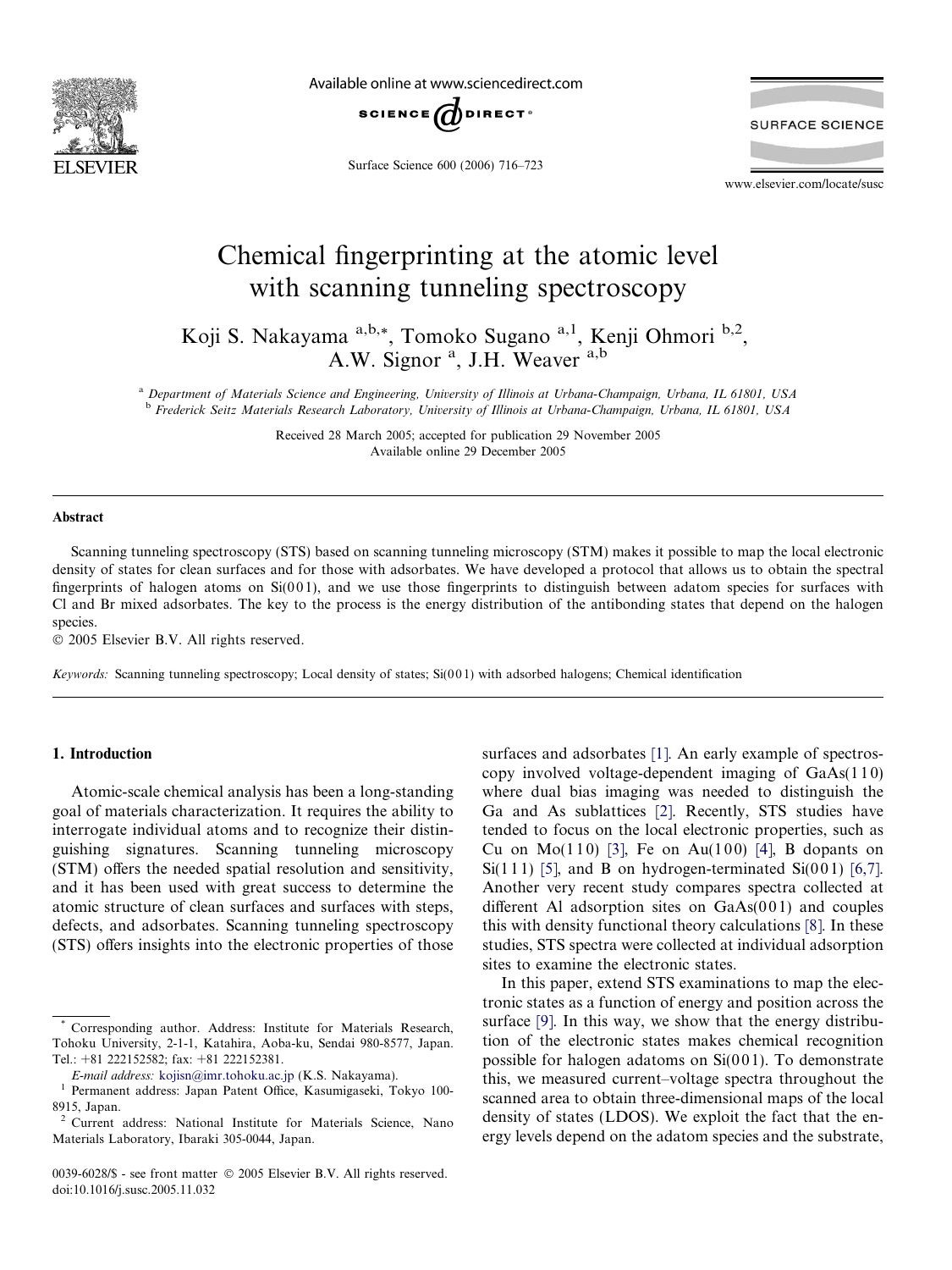<span id="page-1-0"></span>and we show that chlorine can be distinguished from chemically similar bromine through its state distribution. We further generalize that iodine could be distinguished from Cl and Br, based on comparison of antibonding energy levels. The protocol developed here, with its emphasis on the distribution and distinction of energy states, should be applicable to other systems, and should yield new insights regarding chemical identification.

#### 2. Experimental considerations

The experiments were performed in an ultrahigh vacuum system with a base pressure of  $4 \times 10^{-11}$  Torr. The samples were p-type Si wafers (B-doped,  $0.01 \Omega$  cm, Virginia Semiconductor Inc.) that were oriented within 0.5 of  $(001)$ . Clean Si $(001)$  surfaces were prepared by thermal cleaning in ways that kept the initial defect density below  $\sim$ 1% [\[10\].](#page-6-0) We used solid state electrochemical cells based on AgX doped with  $CdX_2$  ( $\sim$ 5% weight ratio), where  $X = Cl$ , Br, or I [\[11\]](#page-6-0). After characterization with STM topographs, the surfaces were exposed at room tempera-ture to a flux of halogens [\[12–15\]](#page-6-0). For X-Si(001)-(2  $\times$  1), there is one halogen for each surface Si atom and such chemisorption preserves the  $2 \times 1$  reconstruction associated with Si atom dimerization.

We used an Omicron Nanotechnology STM operating at 80 K for topographic imaging and tunneling spectroscopy. For the latter, we used current imaging tunneling spectroscopy (CITS) [\[9,16\]](#page-6-0) whereby the tunneling current–voltage  $(I-V)$  curves were recorded at each pixel of a scanned area while the tunneling gap was fixed by momentarily turning off the feedback loop. We scanned  $200 \times 200$  pixels for current imaging  $(400 \times 400)$  pixels for STM). A CITS image represents one slice of the threedimensional STS database of  $I(V, x, y)$  at a given sample bias. Current maps can be constructed from a section of  $I(V, x, y)$  for any bias, and variations reflect changes in the electronic states accessed. To map the local density of states of the surface, we numerically calculated the normalized tunneling conductance,  $[(dI/dV)/(I/V)]$ , which is taken to be independent of the transmission factor [\[17,18\]](#page-6-0). To avoid divergence at  $V = 0$  in the conductance calculation, we added a current of  $\Delta I = 6 \times 10^{-4}$  nA which is equivalent to the noise level of the current detection. LDOS maps



Fig. 1. Topographic and spectroscopic features of Br on Si(001). (a) A topograph acquired at 80 K (tunneling current 0.5 nA, sample bias  $-2.0$  V, scan area  $5 \times 5$  nm<sup>2</sup>). The dimer rows run diagonally, and static dimers can be recognized in the upper left and lower right corners of the image. The ball-andstick model of (b) shows two Br adatoms bonded to a Si dimer, labelled 2SiBr. Site I is located over the center of the 2SiBr unit while site II is over a Br-free dimer. (c) A CITS image where the I–V behavior was measured at each pixel with the tip at a fixed height (set at  $-2.0$  V with tunneling current 0.5 nA). The current was derived from electrons tunneling into empty states within  $+2.0$  V of the Fermi level. (d) A model of the complex of three 2SiBr units and one DV identified in (a) and (c).

## **Br on Si(001)**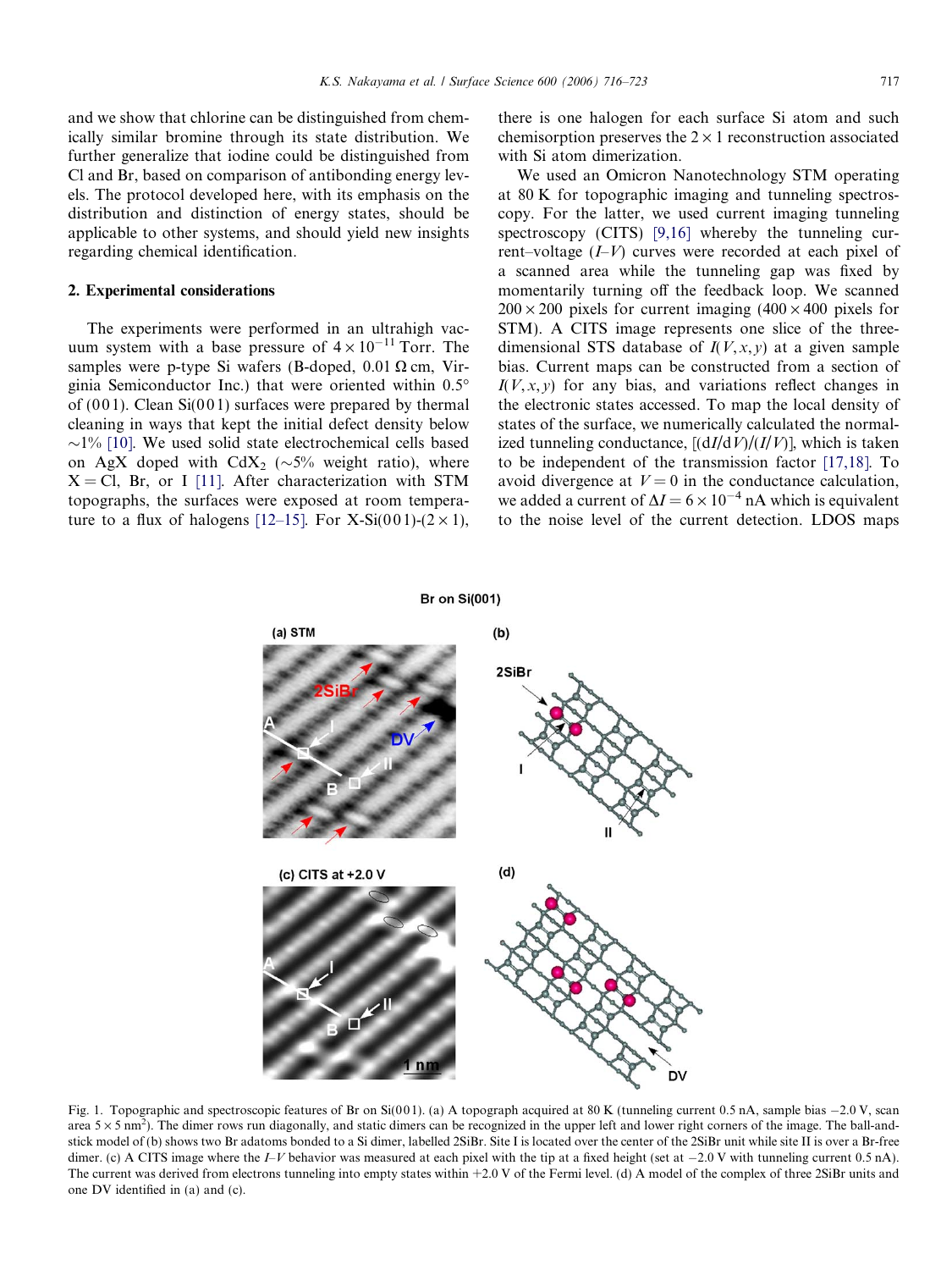were then constructed from sections of  $[(dI/dV)/(I/V)]$  $(V, x, y)$  at given energies (sample biases).

The STM tips were produced from tungsten wires (0.38 mm diameter) that were electrochemically etched by KOH and cleaned by electron bombardment in ultrahigh vacuum. The experiments were carried out several times with different tips. Repeated scanning of the same area with electrons tunneling from tip to sample verified that there were no structural changes in the surface involving adatom desorption stimulated by tunneling electron irradiation or movement of adsorbates.

#### 3. Topographic and tunneling current images

[Fig. 1](#page-1-0)(a) is an STM topograph of  $Si(001)$  with a Br concentration of  $\sim 0.03$  monolayer (ML). The image was obtained with electrons tunneling (current 0.5 nA) to the tip from the sample (biased at  $-2.0$  V). The bright Si-dimer rows run diagonally across the image. Chemisorption is dissociative, and the halogen adatoms bond to dangling bonds of the Si dimers. Pairwise bonding with two halogens on a single dimer is energetically favored [\[19\]](#page-6-0), and mild heating  $(\sim 650 \text{ K})$  promotes such bonding. In [Fig. 1\(](#page-1-0)a), 12 Br adatoms are pairwise bonded to six Si dimers,  $\text{red}^3$  arrows, and there is a dark dimer vacancy, DV. [Fig. 1\(](#page-1-0)b) illustrates a pair of Br adatoms on one dimer, labelled 2SiBr. A small area with  $c(4 \times 2)$  symmetry can be recognized in the lower right corner of [Fig. 1\(](#page-1-0)a). Br-free dimers around 2SiBr units appear as ovals, indicating their dynamic motion at 80 K. Such destabilization of the  $c(4 \times 2)$  reconstruction is consistent with a recent demonstration by Chen and Boland [\[20\]](#page-6-0) that hydrogen chemisorption introduces strain that reduces the barrier for buckling on dimers near adsorbates.

The spectroscopic image of [Fig. 1\(](#page-1-0)c) represents a slice of the  $I(V, x, y)$  STS database for the same area as (a). It was constructed from  $200 \times 200$  pixels for the  $5 \times 5$  nm<sup>2</sup> area. The image represents an atomic-resolution map of the tunneling current for electrons tunneling into states 2.0 eV above the Fermi level. Two boxes labelled I and II are de-fined in [Fig. 1\(](#page-1-0)a)–(c) and line  $AB$  crosses a 2SiBr unit. The conductance (current) of the 2SiBr unit (position I) is higher than that at the center of a Br-free dimer (position II). The troughs between dimer rows have intermediate currents. The highest conductance in the image was associated with the dimer vacancy. Three 2SiBr sites appear near the DV, and the adsorbate distribution for them is depicted in [Fig. 1\(](#page-1-0)d). The lower two in the image are on adjacent rows, offset by one dimer. This offset is common for bromine [\[21–23\]](#page-6-0) and iodine [\[14,15\]](#page-6-0) at intermediate coverage since the  $c(4 \times 2)$  pattern is favored. Moreover, the end of the high conduction region of the DV intersects the region

of the 2SiBr unit, implying a rearrangement of states [better seen in [Fig. 3](#page-4-0)(a)].

#### 4. Tunneling characteristics of adsorption sites

[Fig. 2\(](#page-3-0)a) shows  $I-V$  curves that were obtained from squares I and II in [Fig. 1.](#page-1-0) Each spectrum was averaged over groups of  $10 \times 10$  pixels. The peaks near 0 V are electrical noise, and they are below  $5 \times 10^{-4}$  nA. The current at position I increases rapidly as Si-Br antibonding  $\sigma^*$  states are accessed [\[13,24\]](#page-6-0) and the current at those sites was  $\sim$ 3 times that of a Br-free dimer at  $+3$  V.

The  $I-V$  curves in [Fig. 2\(](#page-3-0)a) (also the CITS image of [Fig. 1](#page-1-0)(c)) contains both geometric and electronic information because the tunneling current can be derived from the energy integral of the product of the local density of states and the transmission probability, where the latter involves a factor of tip–sample separation. To obtain the LDOS component, we numerically calculated, site-by-site, the normalized differential conductance,  $[(dI/dV)/(I/V)]$ , which removes the transmission factor [\[17,18\].](#page-6-0)

[Fig. 2\(](#page-3-0)b) shows  $\frac{dI}{dV}$ /(I/V) spectra taken along line AB. Curve I shows a broad structure at negative bias around  $-1.7$  V. Lee and Kang [\[24\]](#page-6-0) reported the results of first principles calculations for Br- and Cl-saturated  $Si(001)$  that showed Si–Br and Si–Cl bonding states around  $-4$  eV, too deep to be observed in our experiments. We associate the peak with energy lower than  $-1.7$  eV in [Fig. 2](#page-3-0)(b) with Si  $\sigma$  states that are slightly modified due to Br adsorption. The prominent feature around  $-0.5$  eV reflects tunneling from occupied  $\pi$  states near the valence band maximum, and the feature at 0.8 eV reflects tunneling into empty  $\pi^*$  states, as identified previously by many groups [\[25–35\]](#page-6-0). The feature around 1.4 eV also arises from  $\pi^*$  states, as discussed in detail elsewhere [\[36\]](#page-7-0). To demonstrate that these features are indeed surface derived, we saturated the surface with Br and performed spectroscopic measurements at 80 K. [Fig. 2\(](#page-3-0)c) shows  $I-V$  and  $\frac{dI}{dV}$  $(I/V)$  spectra taken from the center of a 2SiBr site, equiva-lent to site I in [Fig. 1\(](#page-1-0)a). The gap expands to  $\sim$ 1.7 eV and the contributions attributed to  $\pi$  and  $\pi^*$  states were quenched in the  $\frac{dI}{dV}$ /( $\frac{I}{V}$ ) spectrum, as they should be. The Si–Br  $\sigma^*$  states have broadened into a manifold that starts at  $\sim$ 1.4 eV.

The difference curve shown at the bottom of [Fig. 2\(](#page-3-0)b) was obtained by subtracting curve II from I to emphasize changes induced by Br adsorption. The effect is profound in the region of the higher  $\pi^*$  states, and the feature at  $\sim$ 2 eV is a manifestation of the Si-Br  $\sigma^*$  levels. The difference curve shows the extent of the states at 1.4 eV and above 2.0 eV. Following Yokoyama et al. [\[30\],](#page-6-0) the enhanced intensity at 1.4 eV over a 2SiBr site is consistent with the halogen sites acting as potential energy barriers that confine or scatter  $\pi^*$  states that propagate along the dimer rows (but not across rows).

[Fig. 2](#page-3-0)(d) shows spectra measured at equivalent positions relative to a 2SiCl unit for dilute amounts of Cl on Si(100).

<sup>&</sup>lt;sup>3</sup> For interpretation of colours in Figs. 1, 3, 4 and 5, the reader is referred to the web version of this article.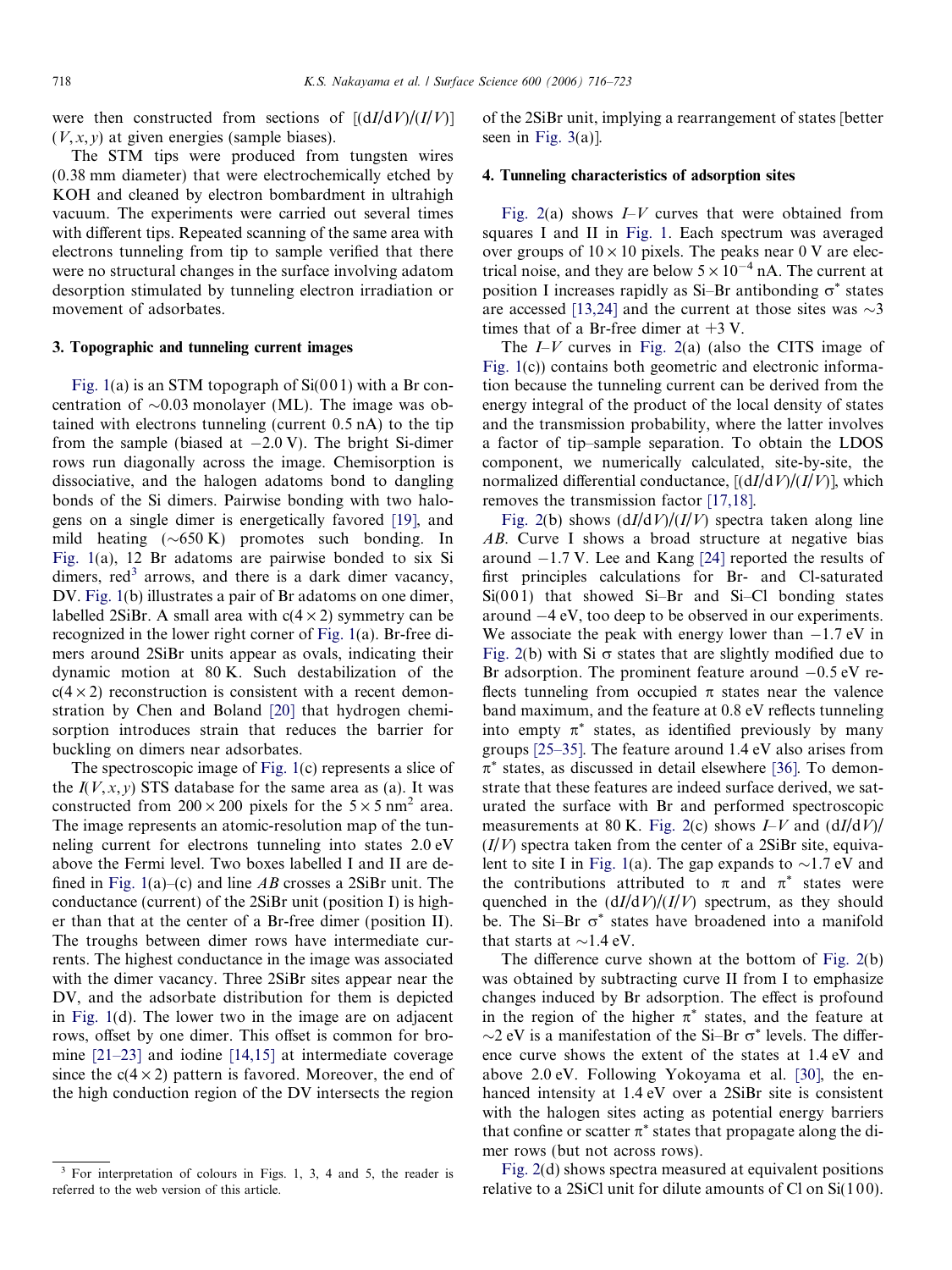<span id="page-3-0"></span>

Fig. 2.  $I-V$  and LDOS spectra on halogen covered Si(001)-c(4 × 2). (a)  $I-V$  spectra taken in squares I and II along line AB defined in [Fig. 1.](#page-1-0) (b) (dI/dV)/  $(I/V)$  spectra taken in those same places. The bottom-most curve represents the difference between I and II to emphasize the effect of Br adsorption. (c)  $I-V$  curve and  $\frac{dI}{dV}$  $\frac{I}{V}$  spectrum at 80 K taken from Br saturated Si(001) at positions equivalent to I. The current is scaled logarithmically (right) and  $\frac{dI}{dV}$  ( $I/V$ ) spectrum is scaled by arbitrary units (left). (d) Analogous spectra obtained for dilute amounts of Cl on Si(001).

Again, the difference curve indicates Si–Cl states centered around 2.4 eV. From chemical bonding arguments, it is also reasonable that the  $\sigma-\sigma^*$  splitting would be smaller for Br than for Cl and the Si-Br  $\sigma^*$  states would be lower than the Si–Cl  $\sigma^*$  states, as revealed in Fig. 2(b) and (d).

#### 5. Local density of states of halogen adsorbates

[Fig. 3](#page-4-0) shows the same area as [Fig. 1\(](#page-1-0)a) and (c) constructed from the normalized differential conductance at energies that correspond to the maxima in  $[(dI/dV)/(I/V)]$ spectra of Fig. 2(b). The effect of Br adsorption is particularly evident in the LDOS map at 2.0 eV because of significantly increased conductance at the 2SiBr sites. In contrast to the current image of [Fig. 1](#page-1-0)(c) where the conductance at Br-free dimers is low, the lowest LDOS is in the trough (between dimer rows), and the dimer rows themselves have intermediate LDOS intensity. The LDOS map also shows enhanced state densities associated with 2SiBr pairs and

the DV. The LDOS features at 1.4 eV are more complicated; they are very different from those at 2.0 eV because the conductance is high in the trough and there are red (bright) spots along the trough. These spots arise from  $\pi^*$ antibonding states, as discussed elsewhere [\[36\].](#page-7-0) There is also strong intensity over the 2SiBr sites.

Compared with the richness of features in the empty state spectra, the images of the bonding states have relatively little spatial variation. [Fig. 3\(](#page-4-0)c) is the LDOS image obtained at  $-0.4$  eV which corresponds to the  $\pi$  surface states. It shows the lowest (blue) conductance above 2SiBr sites. It is intriguing that the low state density region also appears around the DV. This is consistent with the report by Brown et al. [\[37,38\]](#page-7-0) of positively charged features around vacancies. They observed a depression with a diameter of  $\sim$ 5 nm around a DV when p-type Si(100)-(2 × 1) was scanned with sample bias between  $-0.6$  and  $-0.8$  V. [Fig. 3](#page-4-0)(d) shows the LDOS map at  $-1.7$  eV. The overall intensity was low at this energy window. The Br adsorption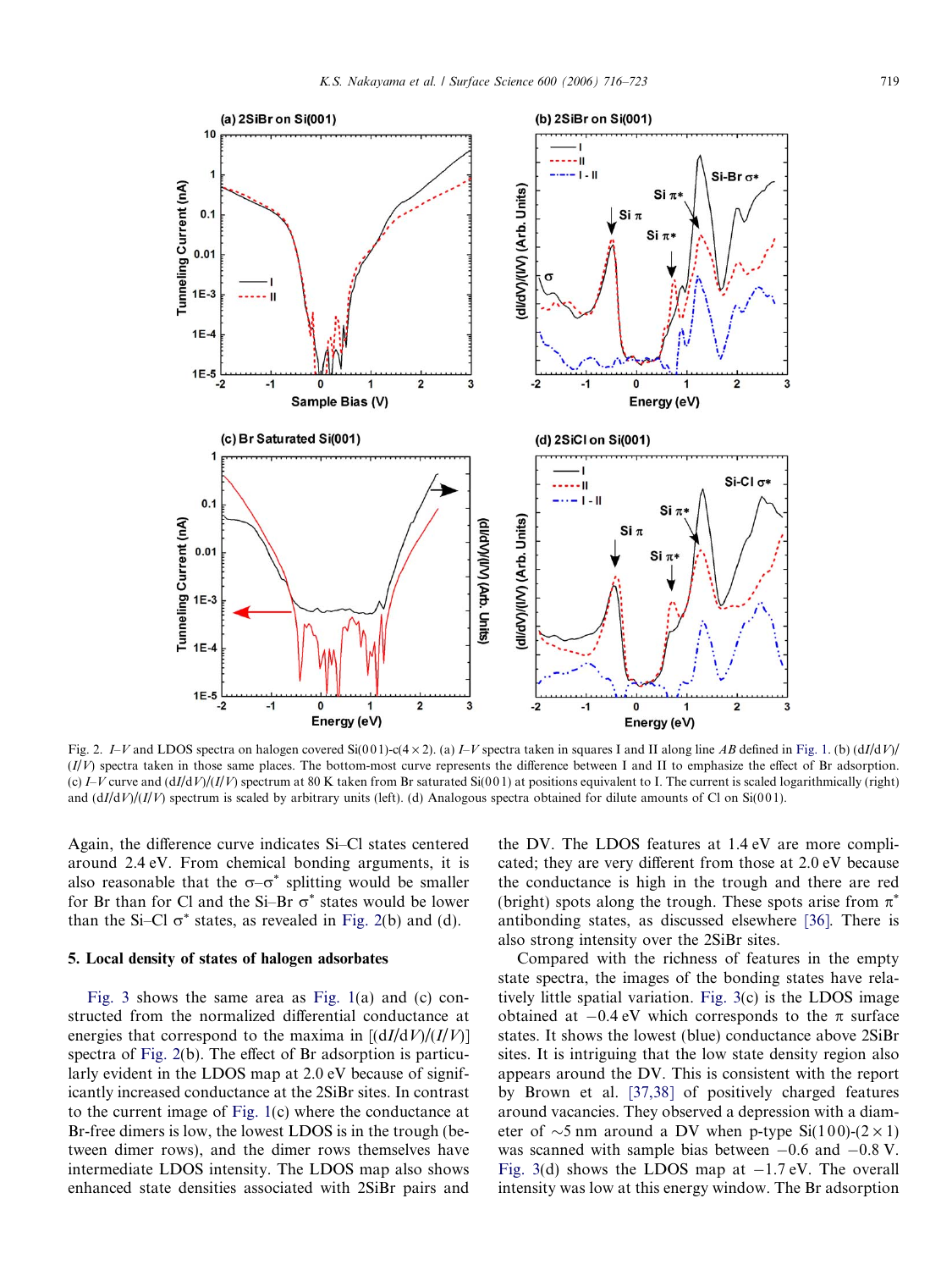<span id="page-4-0"></span>

Fig. 3. LDOS images of Br on Si(001). The images have  $\frac{dI}{dV}$  $\frac{I}{V}$ contrast and are constructed at representative energies. The effect of Br adsorption is evident at 2.0 eV, and the largest conductance (bright red) occurs at the dimer vacancy. The Si antibonding states become more evident at 1.4 eV. The energy states probed at  $-0.4$  eV correspond to  $\pi$ surface states and the 2SiBr sites have the weakest intensity. At  $-1.7 \text{ eV}$ , the 2SiBr sites are evident, indicating that Si states at that energy are modified by Br adsorption.

sites modify back bonds of Si and they are distinguishable against the flat background. The modification of the electronic states around  $-1.7$  eV is different between halogens (discussed below).

# 6. Three-dimensional maps of the LDOS and chemical recognition

Fig. 4 shows a spatially resolved LDOS maps of  $Si(001)$ -c(4 × 2) with and without Br, Cl, or I, each constructed from 35 spectra, all averaged over  $5 \times 5$  pixels. The spectra were taken along a line equivalent to  $AB$  in [Fig. 1](#page-1-0). The Si surface bandgap is reflected by the deep blue channel separating the  $\pi$  and  $\pi^*$  surface states. The Fermi energy lies near the valence band maximum for these boron-doped samples. In Fig. 4(a), there are intensity fluctuations associated with the  $\pi^*$  states around 0.8 eV, but the intensity variations associated with the  $\pi$  states at  $-0.4$  eV are smaller. The intensity variations at 1.4 eV are very high, with the largest conductance in the trough and smallest over a dimer.

The effects of Cl, Br, and I adsorption are evident in Fig. 4(b)–(d). In all cases, the center position along  $AB$ , corresponding to the 2Si-halogen unit, is now bright at 1.4 eV. More significant is the appearance of high conductance areas over the 2SiI unit at 1.9 eV, the 2SiBr unit at 2.0 eV, and the 2SiCl unit at 2.4 eV. These then represent the halogen chemisorption signatures in a way that is more graphic than in the LDOS spectra of [Fig. 2\(](#page-3-0)b) and (c). The Si  $\sigma$  states can be recognized for the clean surface in Fig. 4(a) below  $-1.5$  eV. Those states are modified by chemisorptions. The differences between the spectra reflect



Fig. 4. Energetically and spatially resolved LDOS features of clean and halogen-adsorbed  $Si(001)$  along lines like AB of [Fig. 1](#page-1-0). (a) A LDOS map of the clean Si(001) surface where the gap between the  $\pi$  and  $\pi^*$  surface states is  $\sim 0.8$  eV (dark blue central region). The largest conductance (bright red) occurs when the tip is over the trough at 1.4 eV and it is smallest over the dimer. (b)–(d) High conductance of the 2Si-halogen dimers at 1.4 and  $\sim$ 2.0 eV, concentrated midway along  $AB$ , as depicted by the ball-and-stick model. These maps constitute the fingerprints of halogens on clean  $S(001)$ .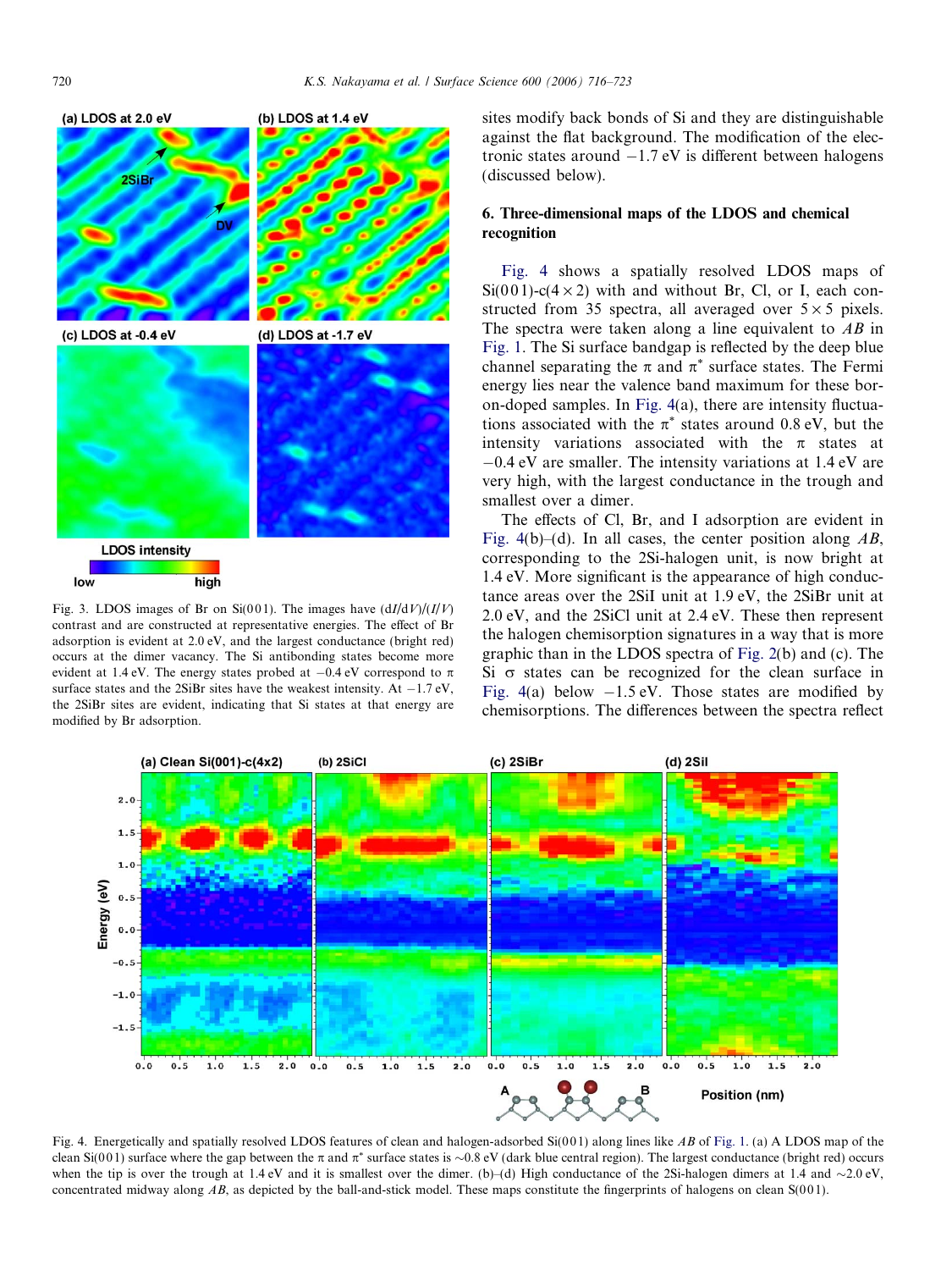

Fig. 5. CITS image and LDOS map for a surface with both 2SiBr and 2SiCl units. The image in (a) was constructed at +2.4 V. The tip position was fixed with a current of 0.5 nA at  $-2.0$  V (scan area  $3.8 \times 3.8$  nm<sup>2</sup>). The dimer crossed by CD has high conductance and the dimer crossed by EF has intermediate intensity. (b, c) LDOS maps along CD and EF showing that the states around 2.0 eV are more apparent for CD than EF. Hence, CD crosses a 2SiBr unit and the EF crosses a 2SiCl unit.

the differences in electronegativity and extent of charge transfer from Si to the adsorbates  $(Si-I < Si-Br < Si-Cl)$ . The broad and intense (red) features of antibonding states reflect the relative sizes of the adsorbates.

To test whether the LDOS differences evident in [Fig. 4](#page-4-0) would make it possible to distinguish them on a surface where both Br and Cl were present, we exposed a sample at room temperature to a flux of  $Br<sub>2</sub>$  and  $Cl<sub>2</sub>$  to accumulate a total adatom concentration of  $\sim 0.06$  ML. The sample was then imaged with STM/STS. Fig. 5(a) shows a CITS image constructed at  $+2.4$  V. Three dimers are evident but the left-most has the greatest conductance. Lines CD and EF are equivalent to AB in [Fig. 1,](#page-1-0) centered on the Si-halogen unit. The blue lines that run diagonally correspond to the dimer rows. The trough (blue–green) has

slightly higher conductance than the dimer (blue) in this current image constructed at  $+2.4$  V. The LDOS map along line CD shown in Fig. 5(b) agrees well with [Fig. 4](#page-4-0)(b) for Br on  $Si(001)$ . In particular, the onset of antibonding states starts around 1.8 eV and they are strong at 2.0 eV. There is also a peak at 1.4 eV, but it is present for both Cl and Br. Fig. 5(c) shows the LDOS along line EF where the peak (red area) has been shifted at 2.4 eV, as for Cl. We conclude that line CD crosses a 2SiBr unit and that EF identifies a 2SiCl unit.

From these results, one would expect both Cl and Br to be visible at 2.4 eV in a LDOS image but that Cl would not be visible at biases below the onset of the Si–Cl LDOS feature. For a surface with mixed halogens, [Fig. 6](#page-6-0)(a) confirms that all are visible at 2.4 eV but [Fig. 6](#page-6-0)(b) shows that only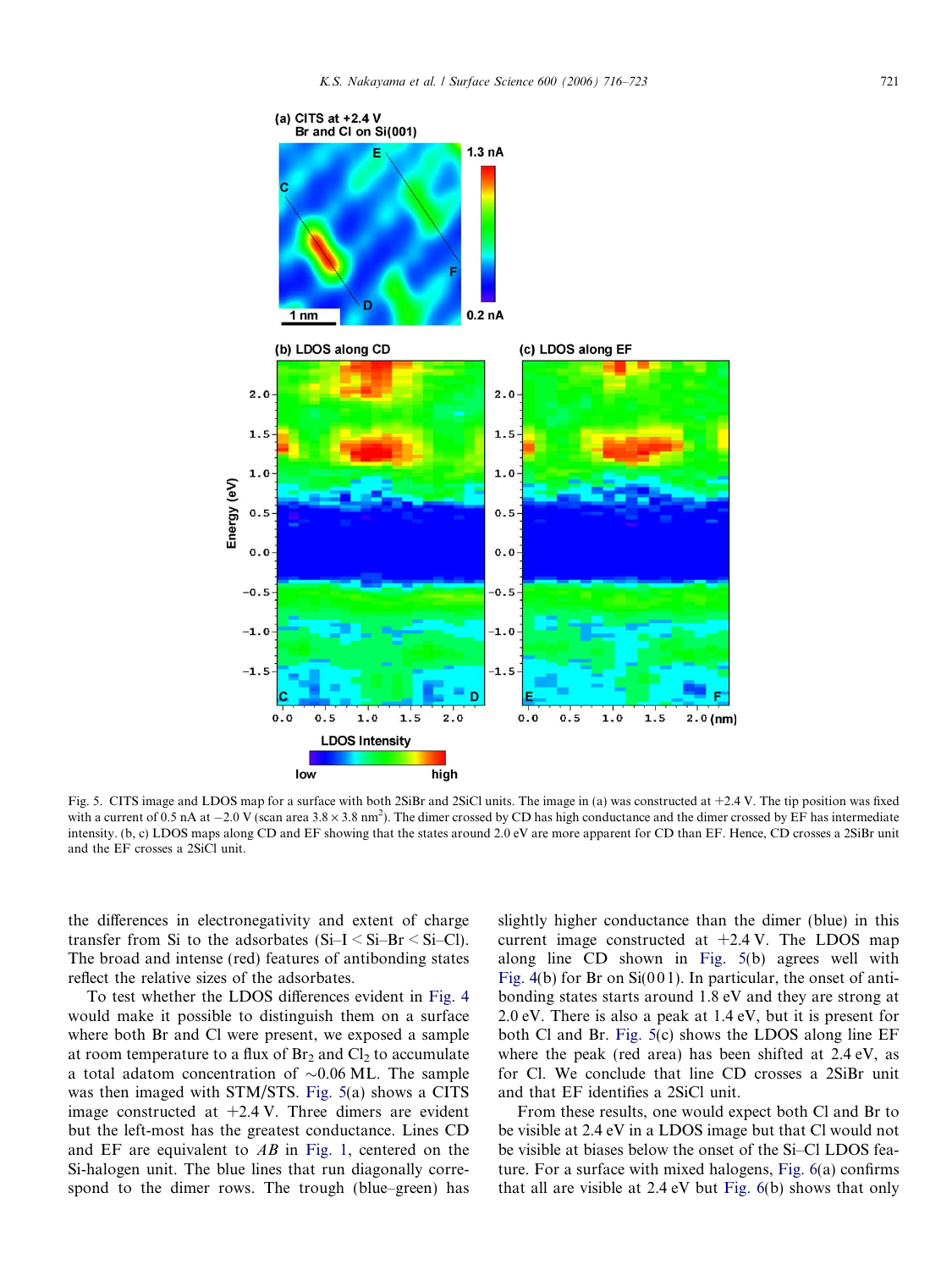<span id="page-6-0"></span>

Fig. 6. LDOS images shown in perspective for a surface with both Br and Cl adatoms with the dimer row direction indicated by  $\left[110\right]$ . (a) Obtained at 2.4 eV, and both 2SiCl and 2SiBr units are visible. (b) Obtained at 2.0 eV, below the Si–Cl antibonding states but above the onset of the Si– Br states. Only the 2SiBr unit is bright. (c) Depicts the 2SiCl and 2SiBr position configurations.

one of the two sites is evident at 2 eV. We conclude that STS analysis offers chemical identification at the atomic level.

## 7. Conclusions

In this paper, we have developed the protocol whereby the chemical fingerprints of individual adatoms on the  $Si(001)$  surface can be acquired. What is needed is a detailed LDOS map of the clean surface so that the energy distribution of the orbitals involved in chemisorption can be quantified. This process should be widely applicable for clean surfaces with dilute amounts of adsorbates. An exciting extension of the process will focus on the transition to higher concentrations of adatoms where it should be possible to follow the onset of orbital delocalization as surface levels broaden into band states. It should be clear that

STM/STS provides a remarkable tool for chemical recognition and electronic property measurement in the tunneling junction at the single atom level.

#### Acknowledgments

This work was supported in part by the National Science Foundation. K.O. was supported by the Department of Energy under Award No. DEFG02-91ER45439 through the Frederick Seitz Materials Research Laboratory. T.S. acknowledges support from a Japan Patent Office Fellowship.

#### References

- [1] T.A. Jung, F.J. Himpsel, R.R. Schlittler, J.K. Gimzewski, in: K. von Klitzing, R. Wiesendanger (Eds.), Chemical Information from Scanning Probe Microscopy and Spectroscopy, Springer-Verlag, Berlin, Heidelberg, New York, 1998, p. 11, and references therein.
- [2] R.M. Feenstra, J.A. Stroscio, J. Tersoff, A.P. Fein, Phys. Rev. Lett. 58 (1987) 1192.
- [3] T. Jung, Y.W. Mo, F.J. Himpsel, Phys. Rev. Lett. 74 (1995) 1641.
- [4] Y. Kuk, P.J. Silverman, J. Vac. Sci. Technol. A 8 (1990) 289.
- [5] I.-W. Lyo, E. Kaxiras, Ph. Avouris, Phys. Rev. Lett. 63 (1989) 1261.
- [6] L. Liu, J. Yu, J.W. Lyding, Appl. Phys. Lett. 78 (2001) 386.
- [7] Y. Suwa, S. Matsuura, M. Fujimori, S. Heike, T. Onogi, H. Kajiyama, T. Hitosugi, K. Kitazawa, T. Uda, T. Hashizume, Phys. Rev. Lett. 90 (2003) 156101.
- [8] M.J. Hale, D.L. Winn, T.J. Grassman, A.C. Kummel, J. Chem. Phys. 122 (2005) 124702.
- [9] A.W. Munz, Ch. Ziegler, W. Göpel, Phys. Rev. Lett. 74 (1995) 2244.
- [10] K.S. Nakayama, J.H. Weaver, Surf. Sci. 574 (2005) 331.
- [11] N.D. Spencer, P.J. Goddard, P.W. Davies, M. Kitson, R.M. Lambert, J. Vac. Sci. Technol. A 1 (1983) 1554.
- [12] K.S. Nakayama, E. Graugnard, J.H. Weaver, Phys. Rev. Lett. 88 (2002) 125508.
- [13] K.S. Nakayama, E. Graugnard, J.H. Weaver, Phys. Rev. Lett. 89 (2002) 266106.
- [14] D. Rioux, F. Stepniak, R.J. Pechman, J.H. Weaver, Phys. Rev. B 51 (1995) 10981.
- [15] G.J. Xu, A.W. Signor, A. Agrawal, K.S. Nakayama, B.R. Trenhaile, J.H. Weaver, Surf. Sci. 577 (2005) 77.
- [16] R.J. Hamers, R.M. Tromp, J.E. Demuth, Phys. Rev. Lett. 56 (1986) 1972.
- [17] R.M. Feenstra, J.A. Stroscio, A.P. Fein, Surf. Sci. 181 (1987) 295.
- [18] R.M. Feenstra, Phys. Rev. B 60 (1999) 4478.
- [19] G.A. de Wijs, A. De Vita, A. Selloni, Phys. Rev. Lett. 78 (1997) 4877.
- [20] D. Chen, J.J. Boland, Phys. Rev. B 65 (2002) 165336.
- [21] K. Nakayama, C.M. Aldao, J.H. Weaver, Phys. Rev. B 59 (1999) 15983.
- [22] C.F. Herrmann, J.J. Boland, Surf. Sci. 460 (2000) 223.
- [23] G.J. Xu, E. Graugnard, B.R. Trenhaile, K.S. Nakayama, J.H. Weaver, Phys. Rev. B 68 (2003) 075301.
- [24] J.Y. Lee, M.-H. Kang, Phys. Rev. B 69 (2004) 113307.
- [25] P. Krüger, A. Mazur, J. Pollmann, G. Wolfgarten, Phys. Rev. Lett. 57 (1986) 1468.
- [26] R.J. Hamers, Ph. Avouris, F. Bozso, Phys. Rev. Lett. 59 (1987) 2071.
- [27] H. Kageshima, M. Tsukada, Phys. Rev. B 46 (1992) 6928.
- [28] J.E. Northrup, Phys. Rev. B 47 (1993) 10032.
- [29] H. Ikegaki, K. Ohmori, H. Ikeda, H. Iwano, S. Zaima, Y. Yasuda, Jpn. J. Appl. Phys. 35 (1996) 1593.
- [30] T. Yokoyama, M. Okamoto, K. Takayanagi, Phys. Rev. Lett. 81 (1998) 3423.
- [31] X.R. Qin, M.G. Lagally, Phys. Rev. B 59 (1999) 7293.